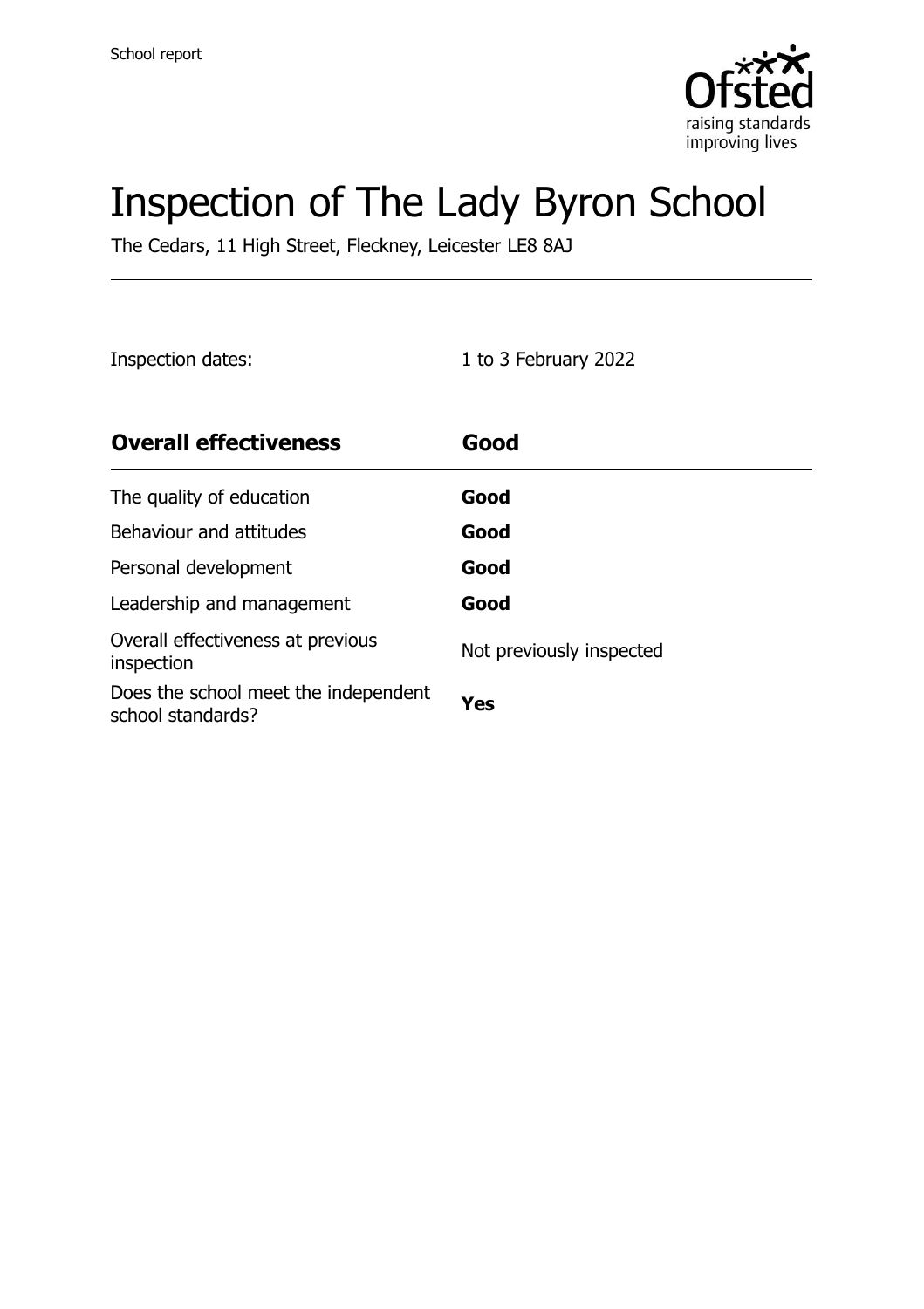

#### **What is it like to attend this school?**

The majority of pupils are happy to attend this brand-new school. They say they enjoy their new surroundings and feel safe here. Pupils behave well. They respect each other and the staff. Pupils say that there is no bullying. Pupils can write any questions or concerns into the 'ask it basket'. They trust staff to sort out any problems quickly and fairly. There is a calm and relaxed atmosphere. Pupils enjoy the responsibility of caring for the two guinea pigs, Daisy and Womble.

Leaders and staff have high expectations. There are opportunities for pupils to gain a wide range of recognised qualifications. These include GCSE English and mathematics. Staff have spent time getting to know pupils and their families. Staff cater well for pupils' additional needs. Pupils experience equine therapy. They say this is useful. It improves their confidence. Pupils improve their knowledge of art, music and physical education through working with outside providers.

Most parents and carers have positive views of the school, with two comments stating, 'Our child has undergone a considerable positive transformation in the short time they have been at this school,' and 'Lady Byron has been a life-changer for us.'

#### **What does the school do well and what does it need to do better?**

Leaders have constructed a broad and balanced curriculum. Pupils study a range of ambitious qualifications depending on their individual needs. These qualifications focus on academic subjects and pupils' personal and employability skills. The qualifications are well planned. For example, when learning about online safety, pupils learn about online communications and the dangers of sharing personal information. Pupils are taught in very small groups. This enables staff to quickly spot and correct any pupils' errors or misconceptions. Staff explain tasks and new concepts well. The resources available to pupils are of good quality.

The curriculum is very new. Much of the content has not yet been taught or assessed. Consequently, leaders are unaware of its full impact. However, pupils understand the content that teachers have taught them so far.

Pupils read confidently and fluently. There is a good selection of challenging books from which they can choose. Pupils frequently visit the local library to exchange their books. Pupils say they enjoy reading and do so often.

Some pupils have spent considerable time out of school before starting at Lady Byron. Therefore, they can have large gaps in their knowledge. Consequently, staff assess pupils' progress daily using 'session logs.' These assessments allow appropriate changes to be made to teachers' future lesson plans. There are also more formal, end-of-unit tests. These help staff to understand what knowledge pupils have remembered over time and what content might need to be revisited. Initially, staff spend time improving pupils' self-esteem and confidence. This work prepares the pupils well for the learning that is to come.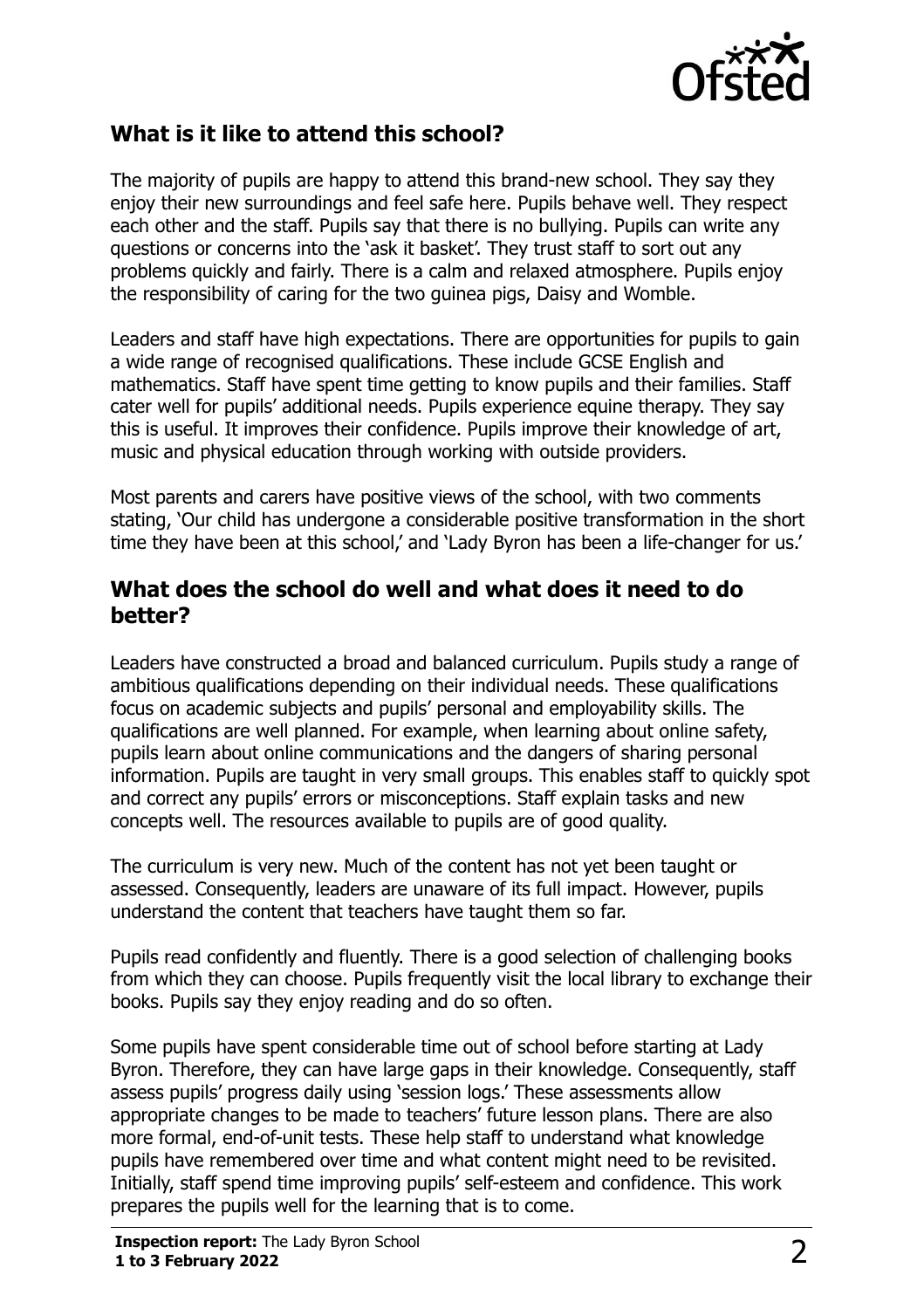

Pupils behave well. Low-level disruption is rare. Pupils follow the newly established routines well. They are keen to learn and are enthusiastic. They have a positive attitude towards the courses and qualifications they are studying. In geography, pupils were particularly keen to learn how litter, car fumes and graffiti spoil the environment. Pupils' attendance and behaviour improve considerably when compared to their previous school or setting.

The curriculum for pupils' personal development is a strength. Pupils are being prepared well for life in modern Britain. For example, pupils learn about their rights and responsibilities, government and democracy and mutual respect and tolerance. School assemblies allow pupils to discuss and debate issues. These include keeping safe and healthy and the dangers of substance misuse. There is provision in place for pupils to receive appropriate, independent careers advice. An online tool helps pupils review their employability skills and interests. There are plans for pupils to receive work experience placements in the local community. Leaders have good links with local schools and colleges. Pupils will receive age-appropriate information regarding sex and relationships education.

Leaders ensure that they have a detailed understanding of pupils' additional needs before pupils start at the school. Strong transition arrangements mean that pupils get to know the building and the staff before they start. Leaders have good links with outside agencies to provide pupils with appropriate support. These include the educational psychologist, the occupational therapist and the local authority special educational needs team.

The proprietor and headteacher work well together. They are experienced. They have a good knowledge of caring for and educating pupils with special educational needs and/or disabilities (SEND). Staff say they appreciate the opportunities to train and to develop professionally. They say that leaders are sympathetic to their workload and well-being.

Leaders have ensured that all the independent school standards are met. The building is maintained to a good standard. All the relevant health and safety checks are in place. Leaders undertake the necessary risk assessments to cater for pupils' needs and to help keep pupils safe. All policies are in place. The curriculum allows pupils to learn about different protected characteristics and the need to respect people who are different from them. The school website contains all the required information. The proprietor has ensured that the school complies with schedule 10 of the Equality Act 2010.

### **Safeguarding**

The arrangements for safeguarding are effective.

Leaders and staff have received appropriate safeguarding training. They know the signs to look for should a pupil be at risk of exploitation, harm or neglect. Leaders keep detailed records of any safeguarding concerns they may have. Outside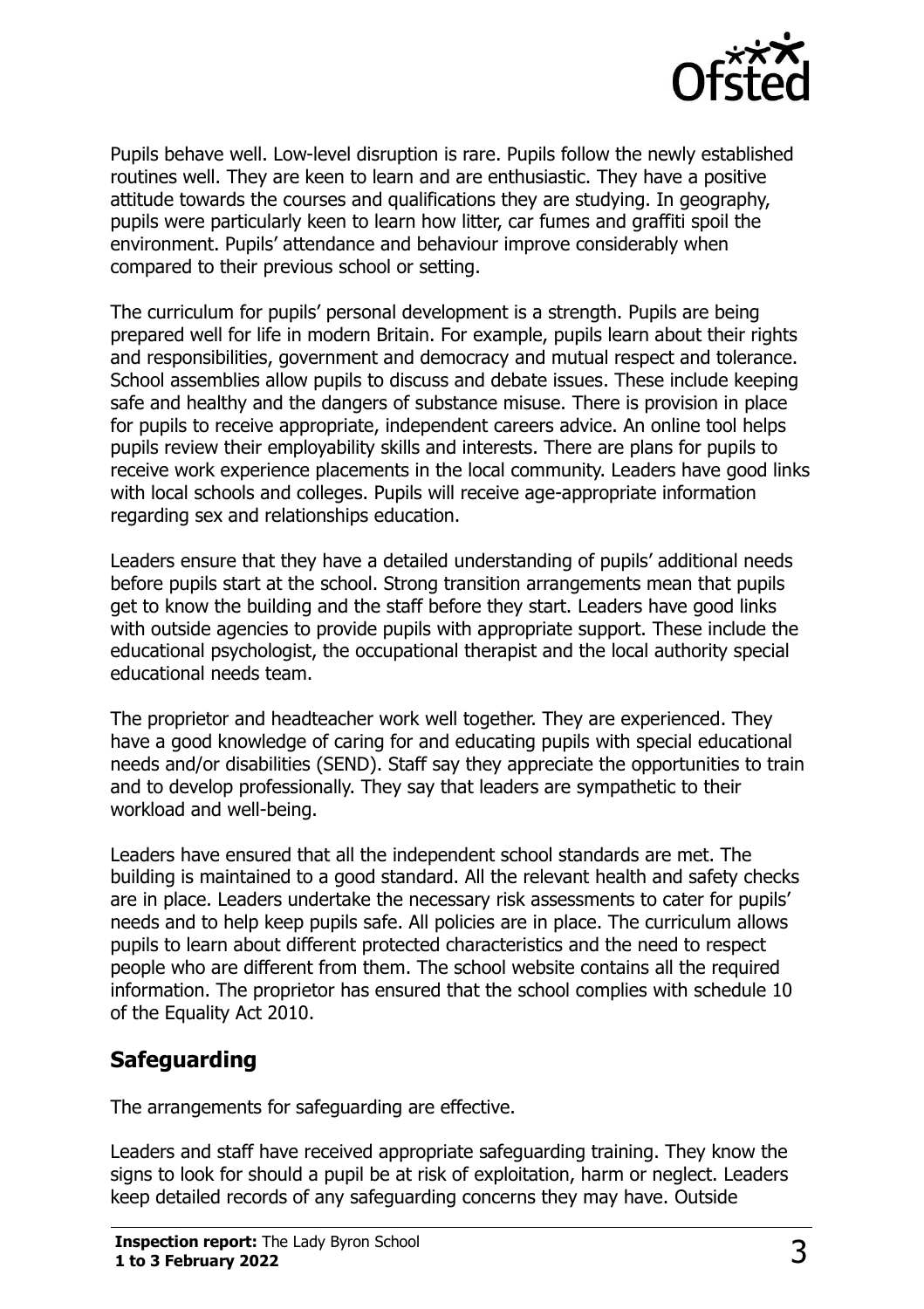

agencies are contacted promptly should the need arise. The school has an appropriate safeguarding policy published on its website.

The single central record meets requirements. Leaders have received training in the safer recruitment of staff. They follow this training when recruiting new staff.

## **What does the school need to do to improve?**

#### **(Information for the school and proprietor)**

■ The curriculum is new. It has not yet run for a full academic year. While pupils can recall what they have learned so far from the taught curriculum, some content has yet to be taught. Therefore, leaders are unaware of the full impact of the curriculum. Leaders should ensure that staff have the necessary knowledge and skills to enable them to implement all aspects of the curriculum they have yet to deliver, so that they can build on what pupils have learned so far, enabling pupils to know and remember more over time.

#### **How can I feed back my views?**

You can use [Ofsted Parent View](http://parentview.ofsted.gov.uk/) to give Ofsted your opinion on your child's school, or to find out what other parents and carers think. We use information from Ofsted Parent View when deciding which schools to inspect, when to inspect them and as part of their inspection.

The Department for Education has further quidance on how to complain about a school.

If you are the provider and you are not happy with the inspection or the report, you can [complain to Ofsted.](http://www.gov.uk/complain-ofsted-report)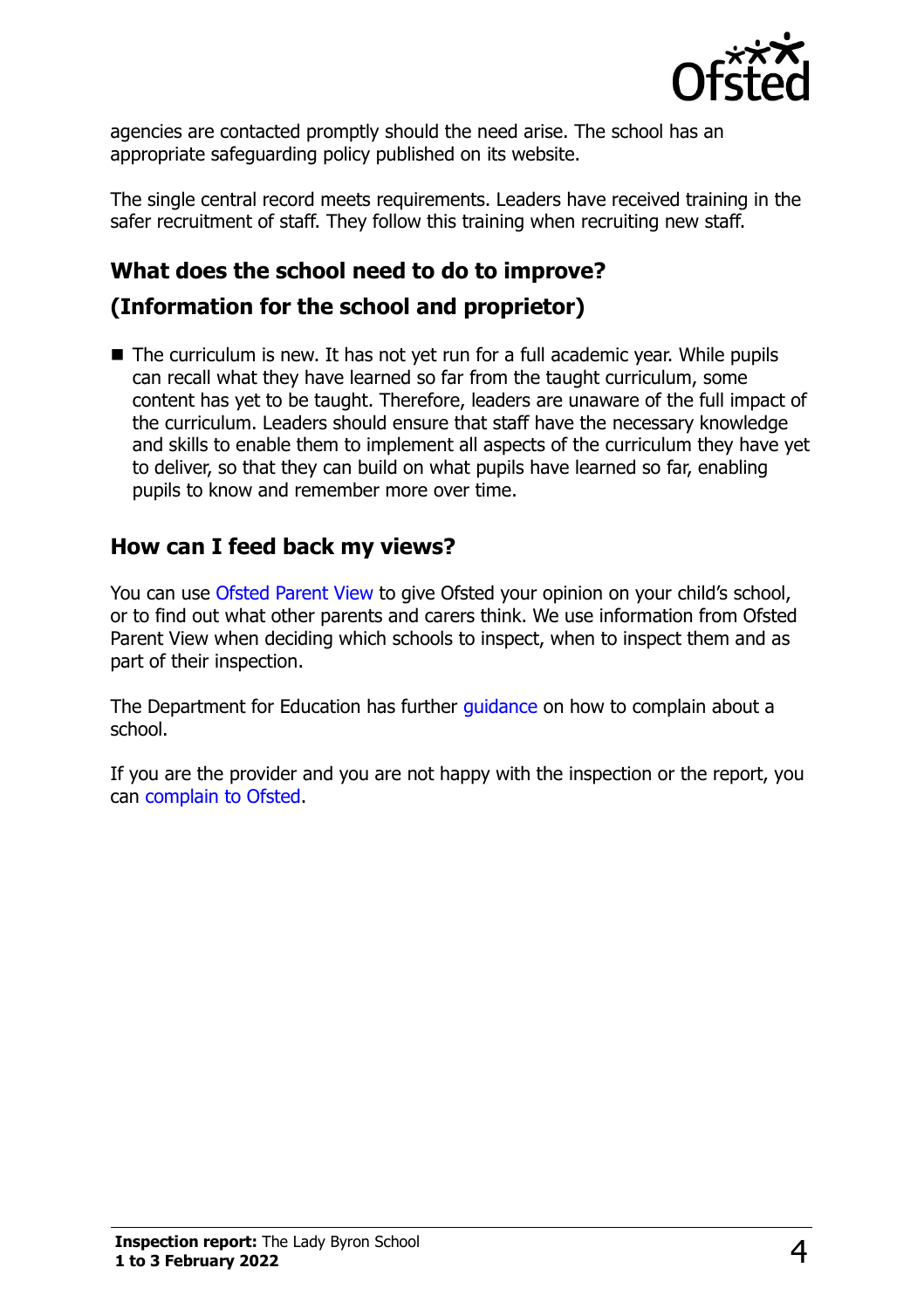

## **School details**

| Unique reference number             | 148424                           |
|-------------------------------------|----------------------------------|
| <b>DfE registration number</b>      | 855/6055                         |
| <b>Local authority</b>              | Leicestershire                   |
| <b>Inspection number</b>            | 10216729                         |
| <b>Type of school</b>               | Other independent special school |
| <b>School category</b>              | Independent school               |
| Age range of pupils                 | 10 to 17                         |
| <b>Gender of pupils</b>             | Mixed                            |
|                                     |                                  |
| Number of pupils on the school roll | 9                                |
| <b>Proprietor</b>                   | <b>Irinder Minhas</b>            |
| <b>Headteacher</b>                  | Caroline England                 |
| <b>Annual fees (day pupils)</b>     | £57,000 to £67,000               |
| <b>Telephone number</b>             | 0116 4670811                     |
| Website                             | www.ladybyronschool.co.uk        |
| <b>Email address</b>                | info@ladybyronschool.co.uk       |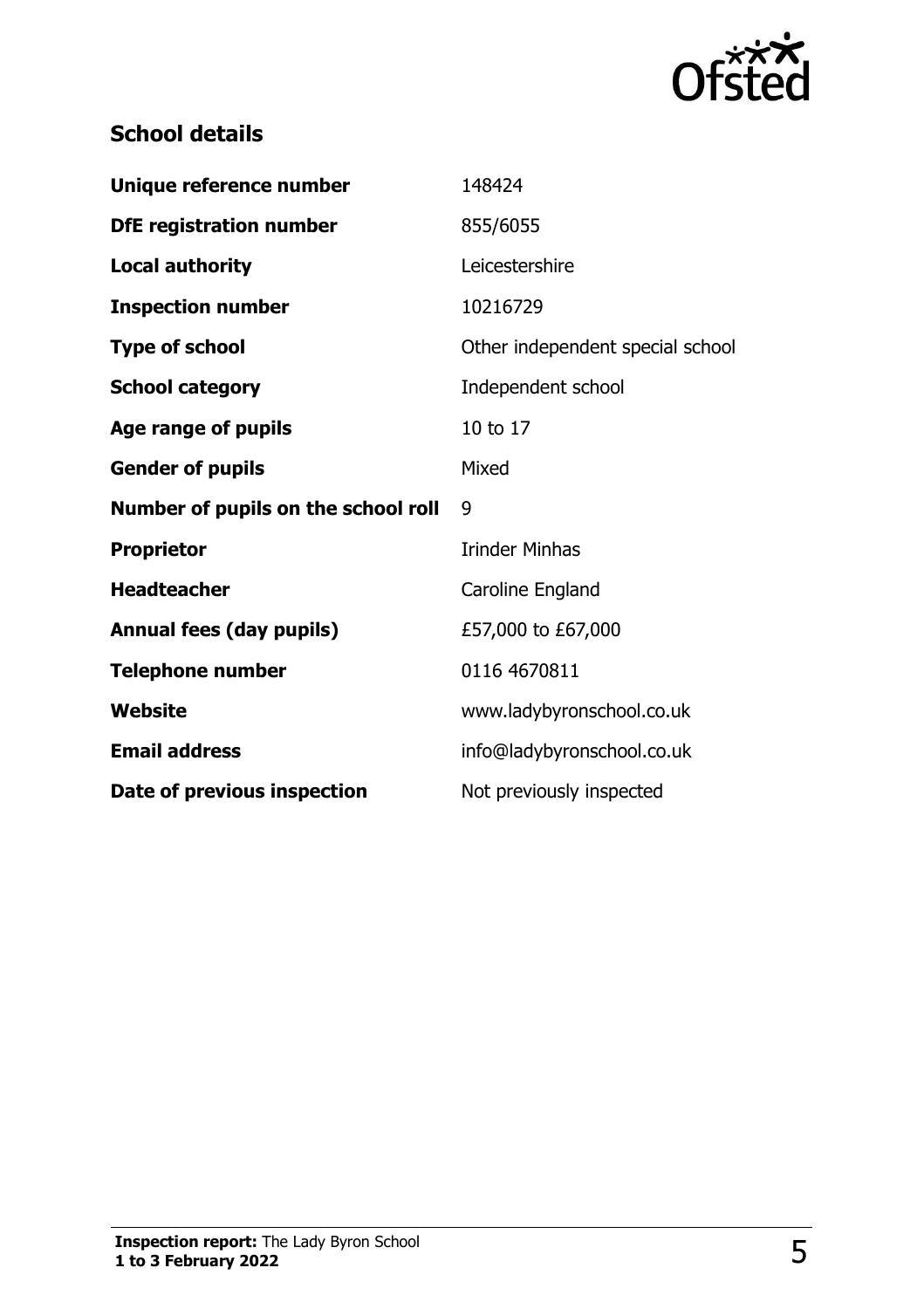

#### **Information about this school**

- The school opened in August 2021. Pupils started at the school at various points during the Autumn term. Pupils attend from a variety of local authorities.
- The school caters for pupils who have autism spectrum disorder and who experience social, emotional and mental health difficulties. All of the pupils are pupils with SEND and have an education, health and care plan.
- The school does not use the services of any alternative providers.

### **Information about this inspection**

Inspectors carried out this inspection under section 109(1) and (2) of the Education and Skills Act 2008. The purpose of the inspection is to advise the Secretary of State for Education about the school's suitability for continued registration as an independent school.

The school meets the independent school standards. These are the requirements set out in the schedule to the Education (Independent School Standards) Regulations 2014.

This was the first routine inspection the school received since the COVID-19 pandemic began. Inspectors discussed the impact of the pandemic with the school leaders and have taken that into account in their evaluation.

- Inspectors held various meetings with the proprietor, the headteacher and a selection of staff. The lead inspector held telephone conversations with three parents and a representative from the local authority.
- Inspectors carried out deep dives into individual pupils' curriculum in key stage 3 and key stage 4. Inspectors looked at curriculum plans, visited lessons, spoke to staff, spoke to some pupils about their learning and looked at samples of pupils' work.
- To inspect safeguarding, the lead inspector checked the single central record. Checks were made on staff's training and their knowledge of the school's safeguarding procedures. Safeguarding records were scrutinised.
- Inspectors considered responses to Ofsted's staff and parent questionnaires.

#### **Inspection team**

Peter Stonier, lead inspector **Her Majesty's Inspector** Janis Warren Ofsted Inspector